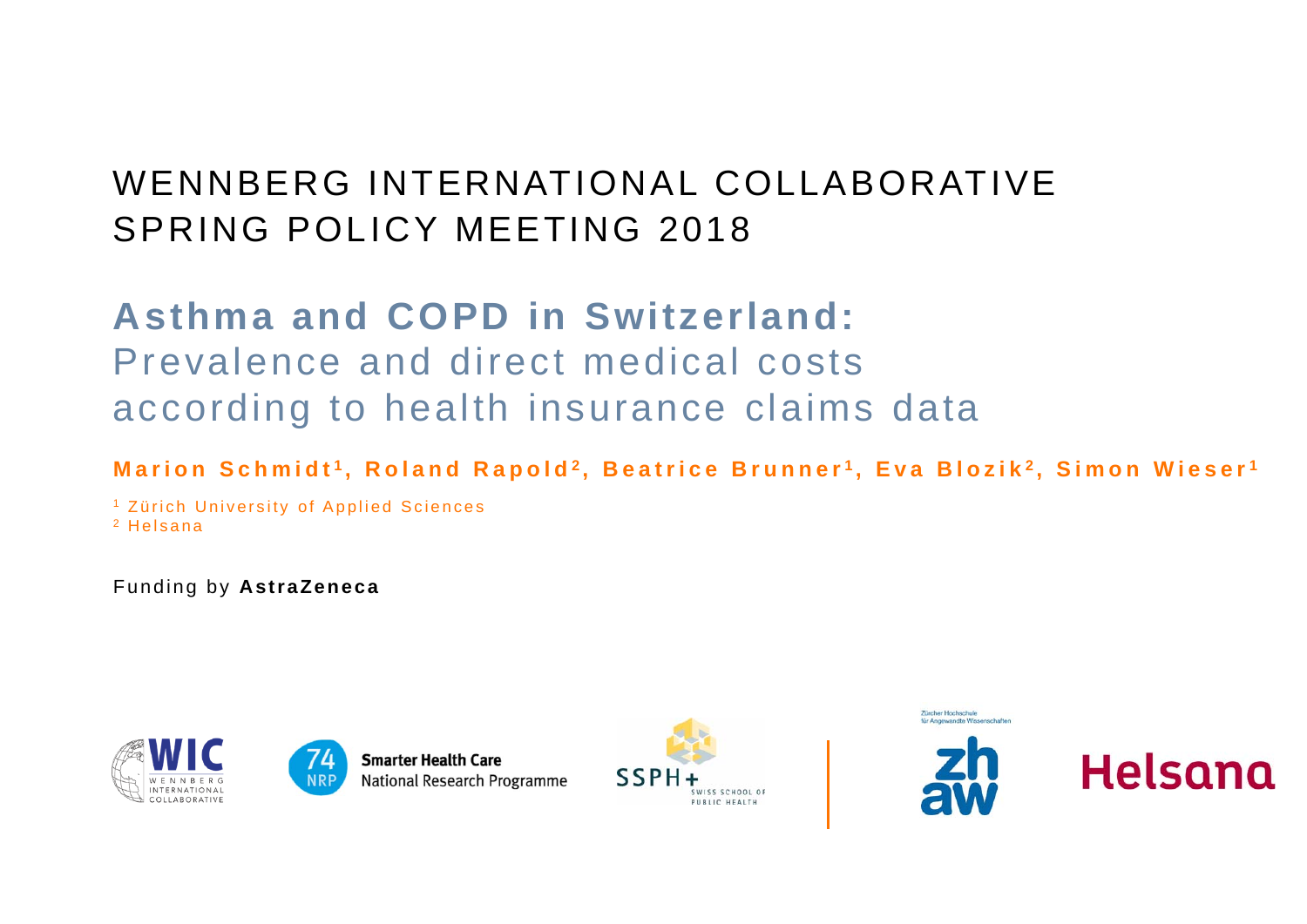# Background & Objectives

### **Background**

- •Asthma and COPD are chronic respiratory diseases with substantial disease burden.
- •Data on prevalence and costs of asthma and COPD in Switzerland are limited

### **Objectives**

To assess the prevalence and treatment costs of asthma and COPD in Switzerland

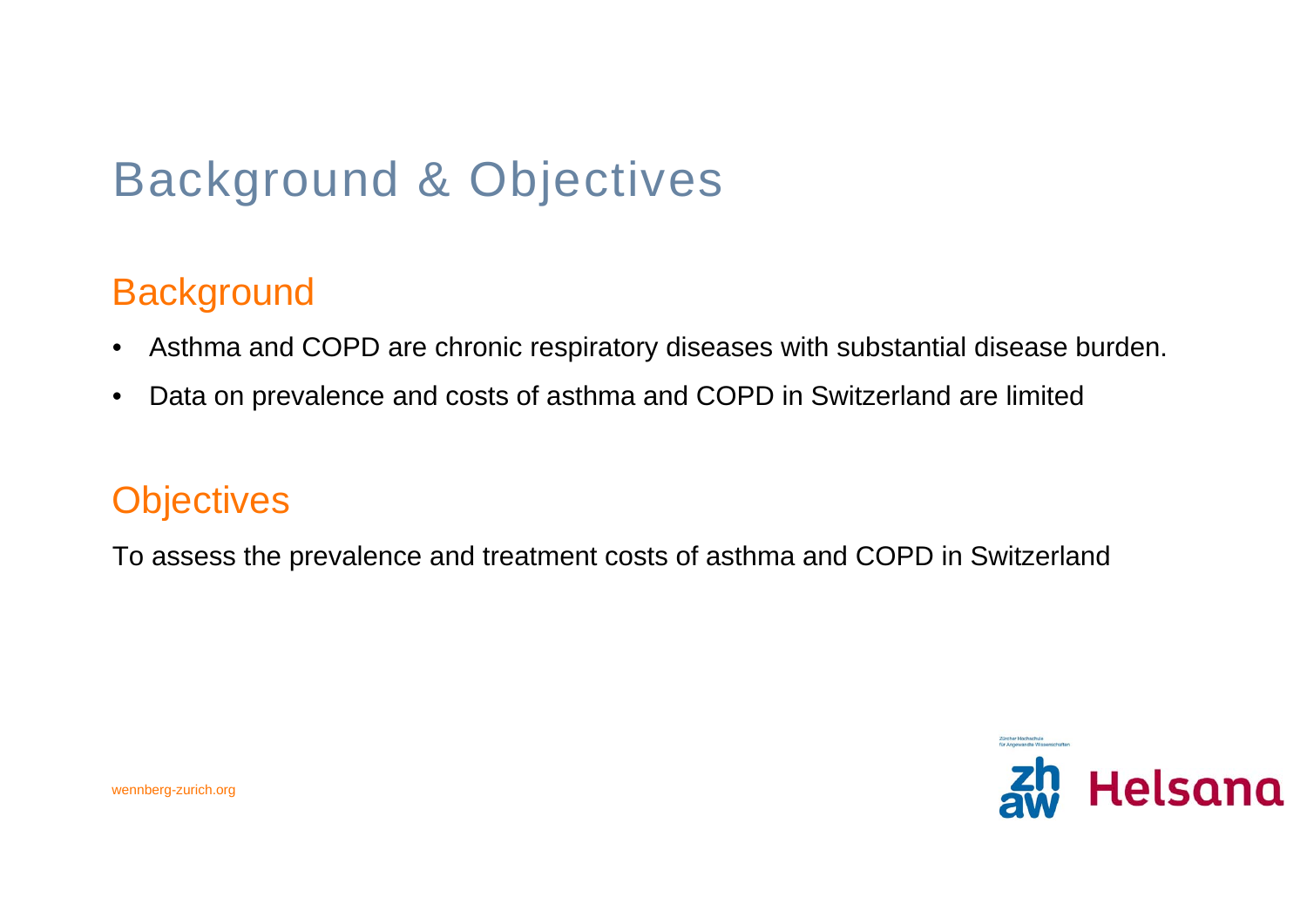## Data

Helsana health insurance claims data :

- Helsana covers about **15%** of the overall Swiss population
- Year: **2016**
- Number of observations: **97'423**
- Extrapolation factor : based on an **adjustment factor** for age, gender and regional differences between the Helsana and the Swiss population

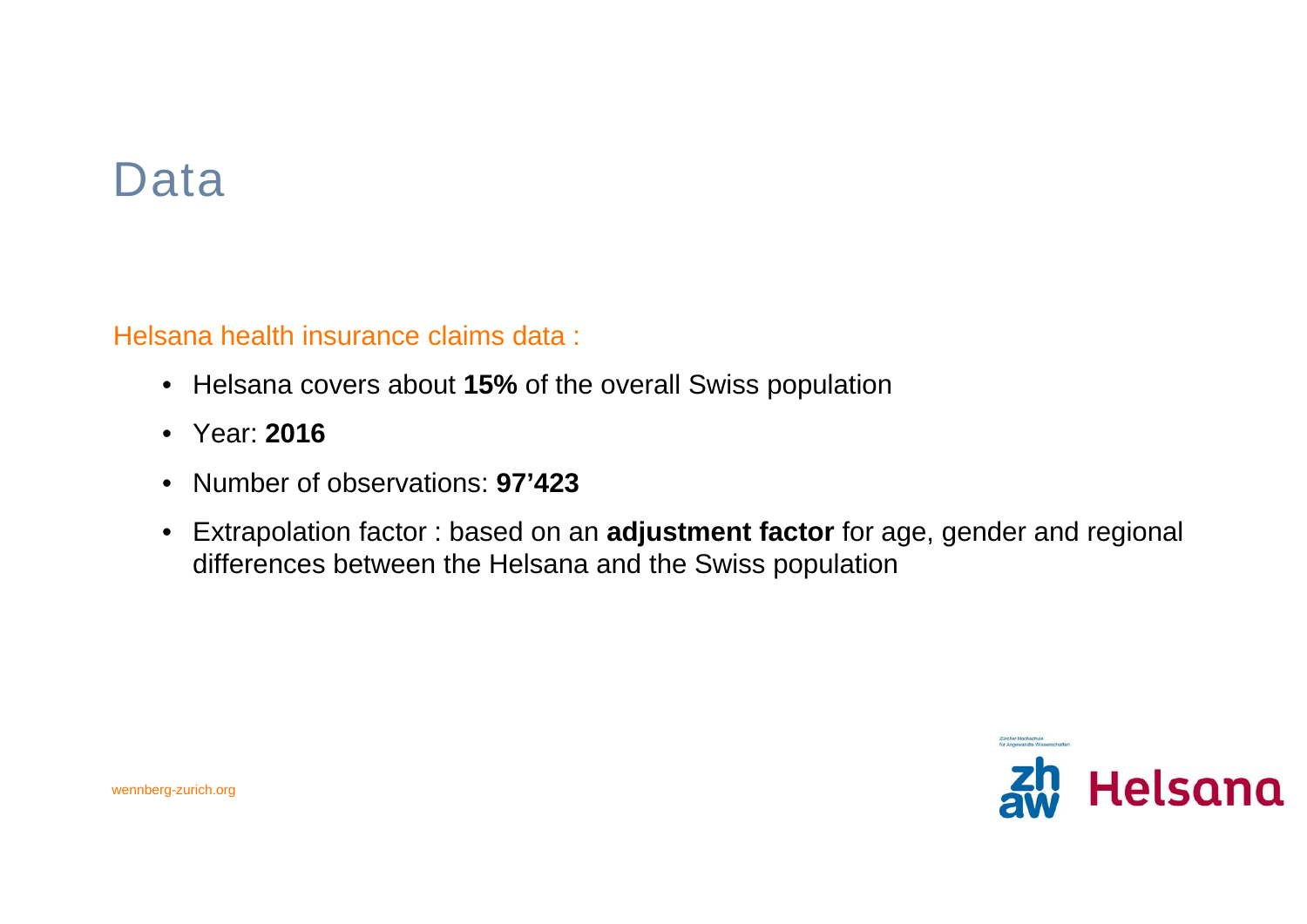# Methods - Evaluation strategy

### **Identification of the asthma/COPD patient group**

**medication group for obstructive airways diseases**

min 1 drug from ATC-group **R03**

#### **inpatient diagnosis**

min 1 hospital stay with ICD-10 Code **J44.-**, **J45**, **J46** and **R942** as main or second diagnosis

### **II. Distinction between asthma and COPD patients**

**OR**

- 1. Drug combinations (based on guidelines)
- 2. Inpatient diagnosis
- 3. Age  $<$  40 (for asthma only and if disease  $\neq$  COPD)
- 4. Asthma/COPD specific medical procedures and laboratory examinations

#### **III. Classification of patients into severity levels**

- $\bullet$  According to GINA (asthma) and GOLD (COPD) guidelines that provide treatment recommendations for each severity levels.
- $\bullet$ based on patient's drug combinations

### **IV. Cost calculation**

Only outpatient costs are considered:

- Medication costs
- •Medical devices costs (MiGEL)
- •Procedures costs (Tarmed)
- •Lab tests costs (Analyseliste)

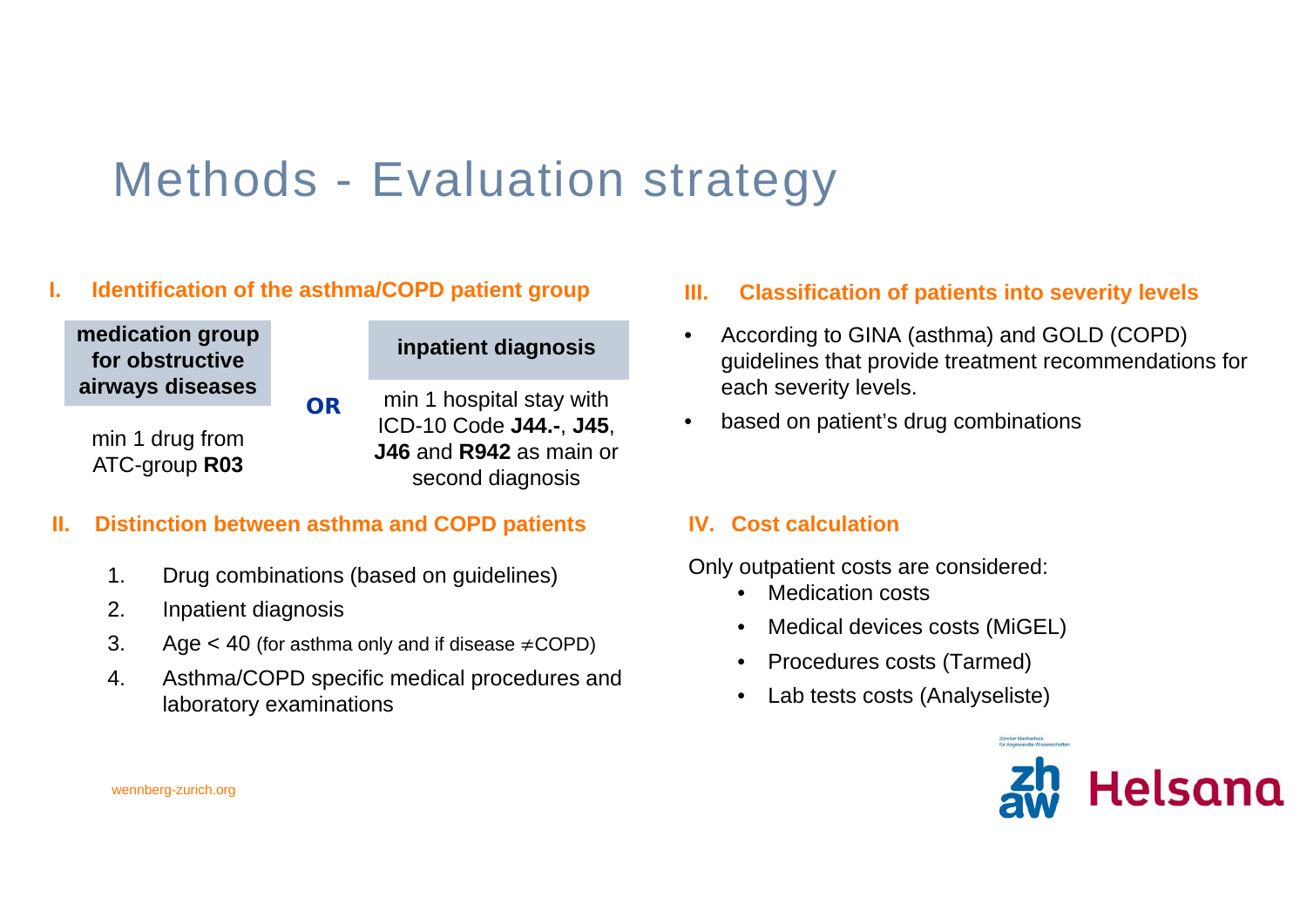# Results I

### **I. Identification of the asthma/COPD patient group**

| <b>Switzerland:</b>               |            |
|-----------------------------------|------------|
| Overall prevalence of asthma/COPD | $: 8.12\%$ |

#### **Helsana sample:**

| Identified with drugs:            | 99.4%   |
|-----------------------------------|---------|
| Identified with ICD-10 Code only: | $0.6\%$ |

#### $\rightarrow$  **Most of patients are treated in outpatient settings**

### **II. Distinction between asthma and COPD patients**

| Asthma:        | 59.0%    |
|----------------|----------|
| COPD:          | 11.3%    |
| Asthma & COPD: | $0.37\%$ |
| and/or         | (29.3%)  |

 $\rightarrow$  About 1/3 of all patients cannot be identified neither as asthma nor as COPD nor as Asthma & COPD patients

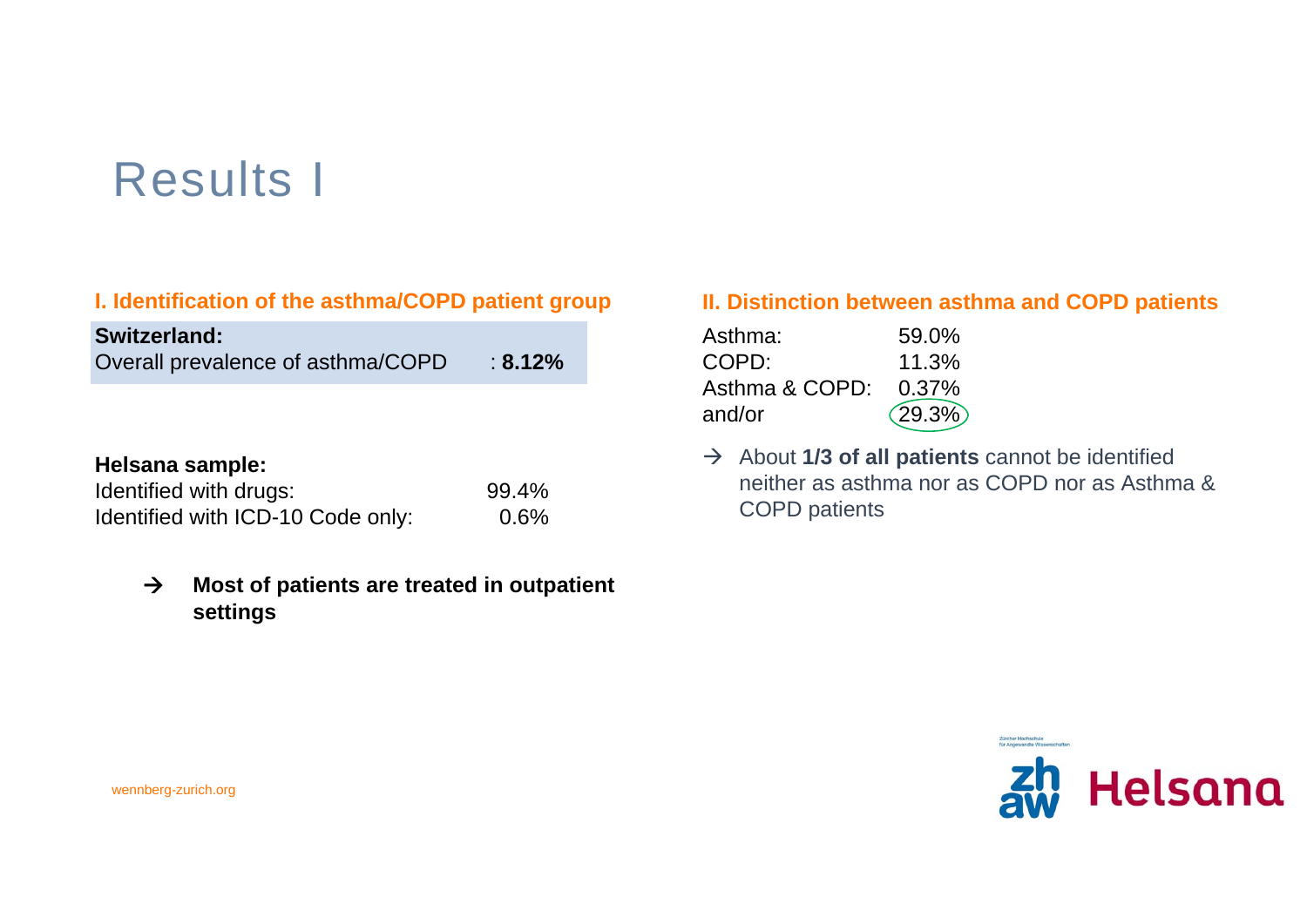## Results II

#### **III. Classification of patients into severity levels**

Age distribution of **Asthma** patients by severity levels



Age distribution of **COPD** patients by severity levels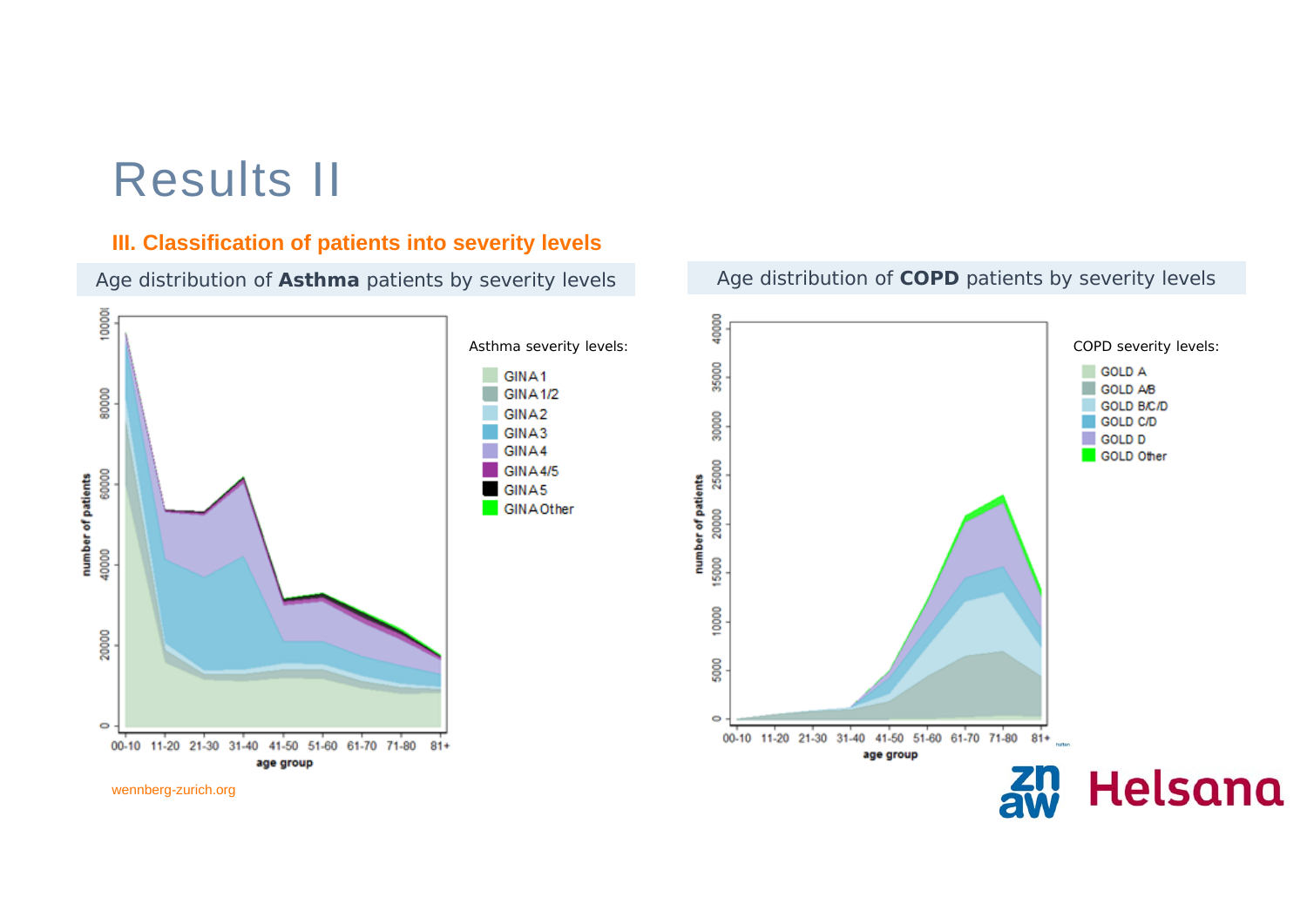# Results III

### **IV. Cost calculation**

Average outpatient cost (including drugs)

| <b>Group</b>   |       | drugs lab tests MiGeL Tarmed |     |     | patient | costs per   overall costs<br>(in mio CHF) |
|----------------|-------|------------------------------|-----|-----|---------|-------------------------------------------|
| Asthma         | 216   | 34                           | 17  | 51  | 317     | 127.4                                     |
| COPD           | 606   | 34                           | 170 | 109 | 886     | 68.3                                      |
| A and COPD     | 1'299 | 38                           | 329 | 186 | 1'820   | 3                                         |
| A. and/or COPD | 303   | 23                           | 5   | 49  | 380     | 75.9                                      |
|                |       |                              |     |     | Total   | 275                                       |

- •*Lowest costs per patients are caused by asthma*
- • *COPD treatment costs are twice as high compared to asthma*
- • *Medication costs account for the largest proportion of the costs (68%-80%)*
- • *Lab tests costs account for the smallest proportion of the costs (2%-11%)*
- $\bullet$  *Over both diseases the outpatient costs (including drugs) in Switzerland amount to 275 million CHF in 2016*
- • *Half of these costs arise in patients with clearly identified asthma*

#### *Costs increase with increasing «severity»*